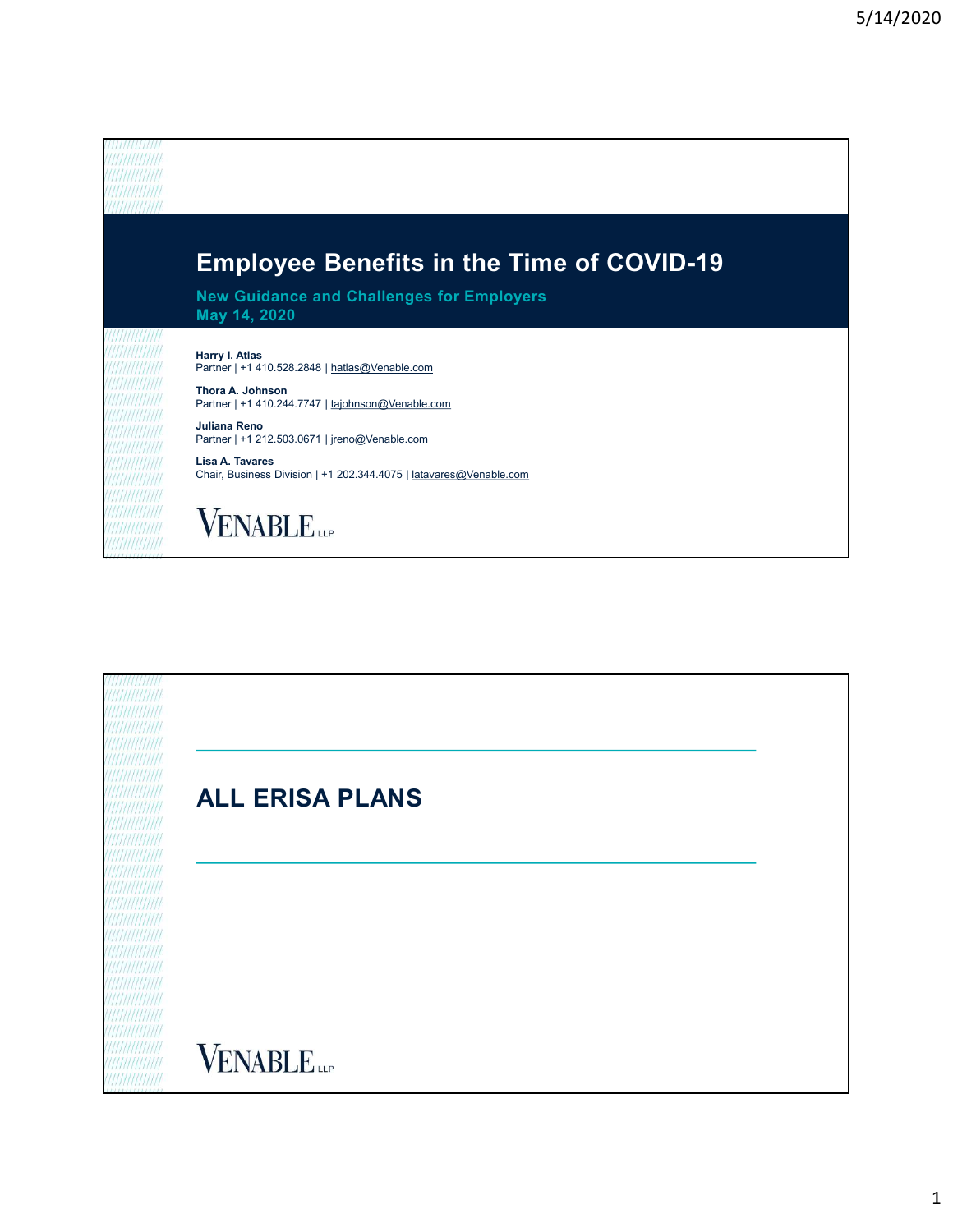# Key Concept: "Outbreak Period" Begins on March 1 Ends on the earlier of: • 60 days after the end of the "National Emergency" • A date announced by EBSA and the IRS at a future time • February 28, 2021 **VENABLE** © 2020 / Confidential / Slide 3

## Notices & Disclosures

#### Rule

During the Outbreak Period

- Good faith standard applies to **method** of delivery
	- Electronic delivery (email, text, internet) specifically permitted if plan sponsor has a reasonable belief that the recipient will be able to access the document.
- Good faith standard applies to timeliness of delivery
	- As soon as reasonably possible is soon enough

**VENABLE**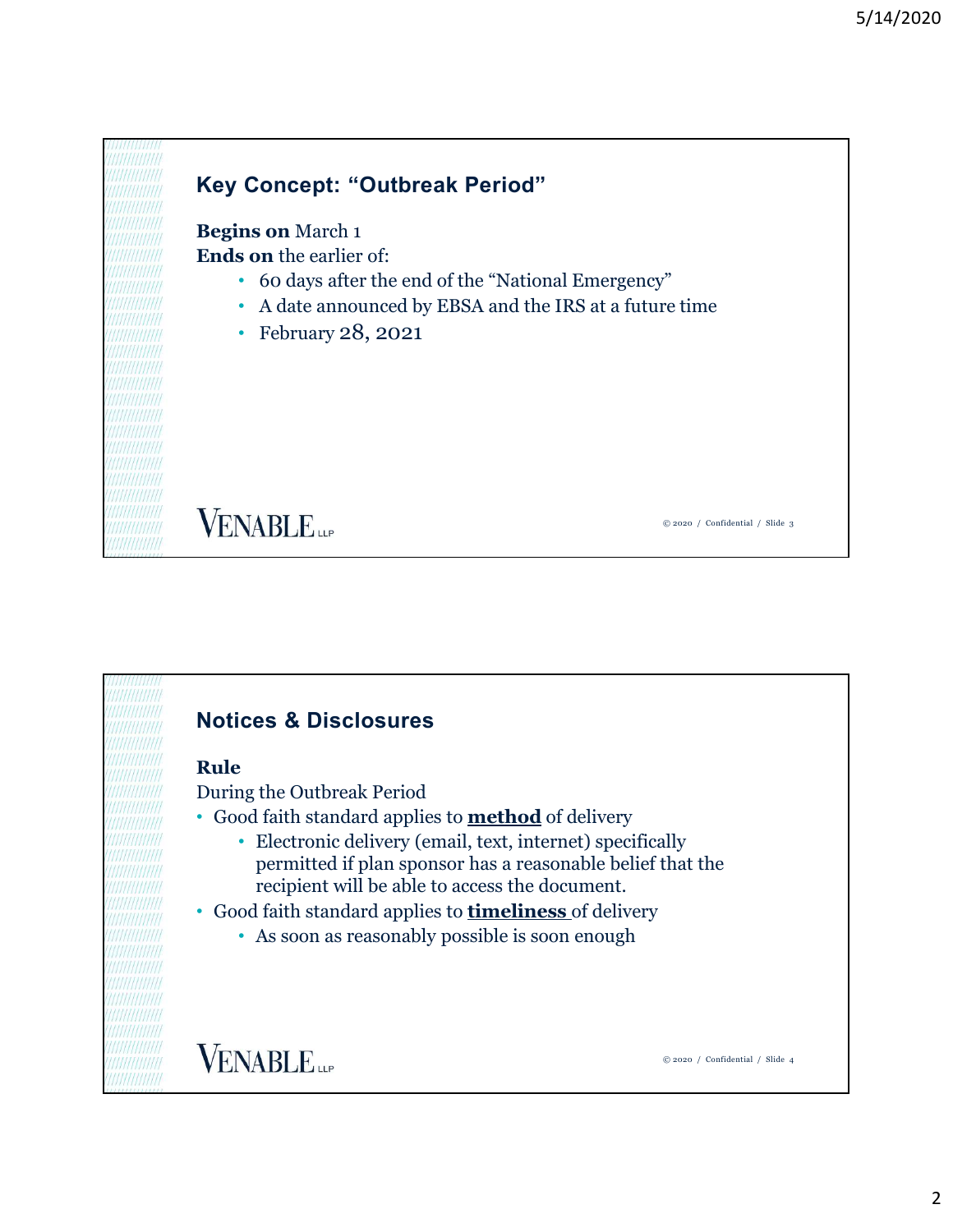

#### Notices & Disclosures

#### Examples

- For all plans:
	- SPDs
	- SMMs
	- SARs
- For retirement plans:
	- Benefit statements
	- Annual funding notices
	- Participant fee disclosures
	- Blackout period notices

**VENABLE** 

© 2020 / Confidential / Slide 5

### Fiduciary Compliance

#### $DOL \rightarrow$  Fiduciaries

During the Outbreak Period

- DOL will focus on compliance assistance, not penalties.
- DOL will provide grace periods where appropriate.
- Example: Deadlines for deciding claims and appeals

#### Fiduciaries  $\rightarrow$  Participants & Beneficiaries

During the Outbreak Period

- Goals are to prevent loss of benefit & avoid undue delay
- Fiduciaries expected to act reasonably & prudently
- Example: Remittance of participant contributions

**VENABLE**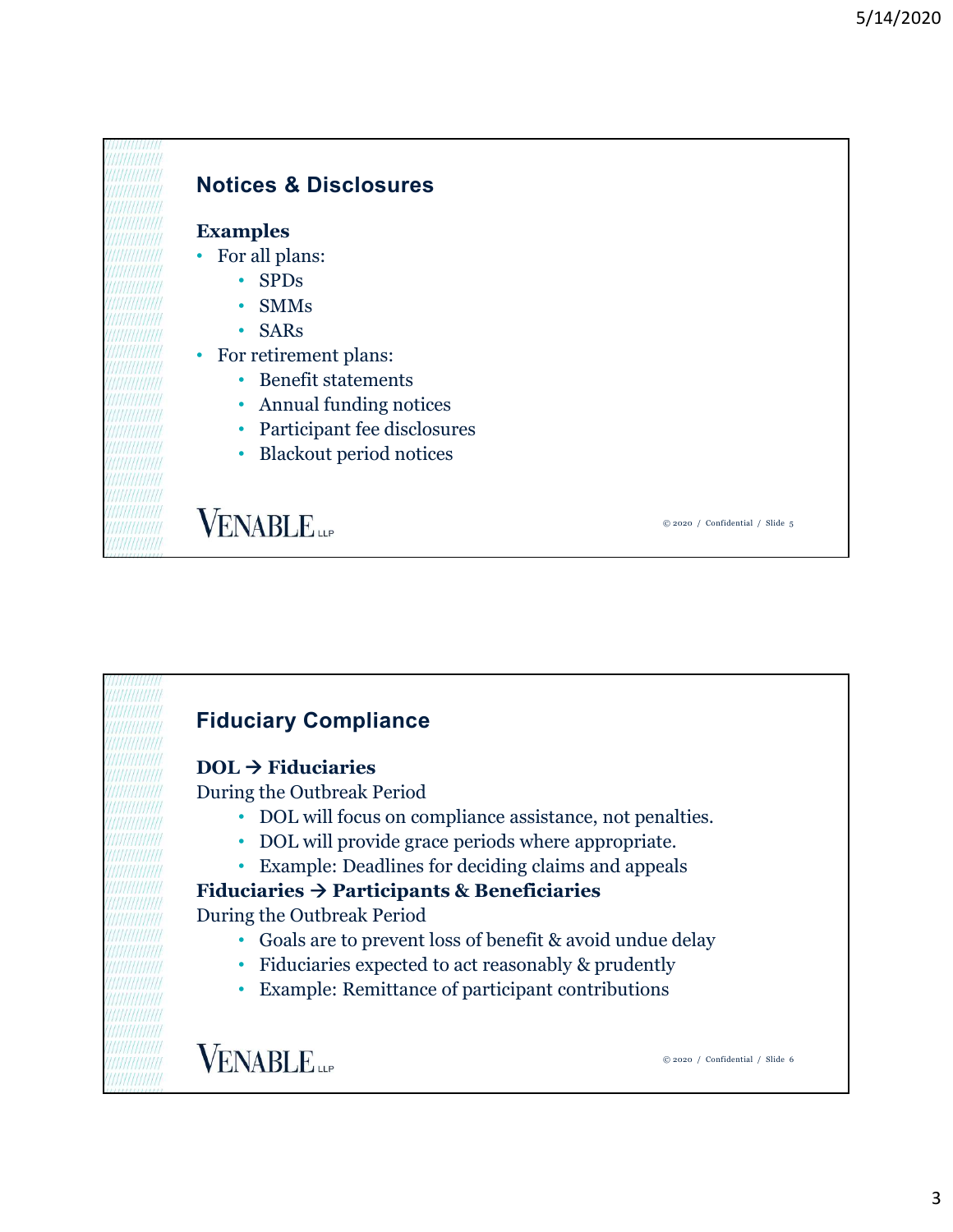# Rule Claims & Appeals Procedures

When calculating certain deadlines, the Outbreak Period is disregarded.

#### Which deadlines?

- Deadline for filing claims
- Deadline for filing appeals
- Deadline for requesting external review (major medical only)
- Deadline for perfecting request for external review (major medical only)

**VENABLE** 

© 2020 / Confidential / Slide 7

# Claims & Appeals Procedures

#### Example One

Ethan Employee is enrolled in a major medical plan. Ethan received services on April 1, 2020. Ordinarily, under the terms of the plan, Ethan would be required to file his claim by April 1, 2021. However, the Outbreak Period must be disregarded. Ethan's new deadline is 1 year after the end of the Outbreak Period.

#### Example Two

Emily Employee is enrolled in a retirement plan. On September 20, 2019, Emily received notice that her claim was denied. Ordinarily, under the terms of the plan, Emily would be required to file her appeal within 180 days—by March 18, 2020. However, the Outbreak Period must be disregarded. At the beginning of the Outbreak Period, Emily had 18 days to file her claim. Emily's new deadline is 18 days after the end of the Outbreak Period.

**VENABLE**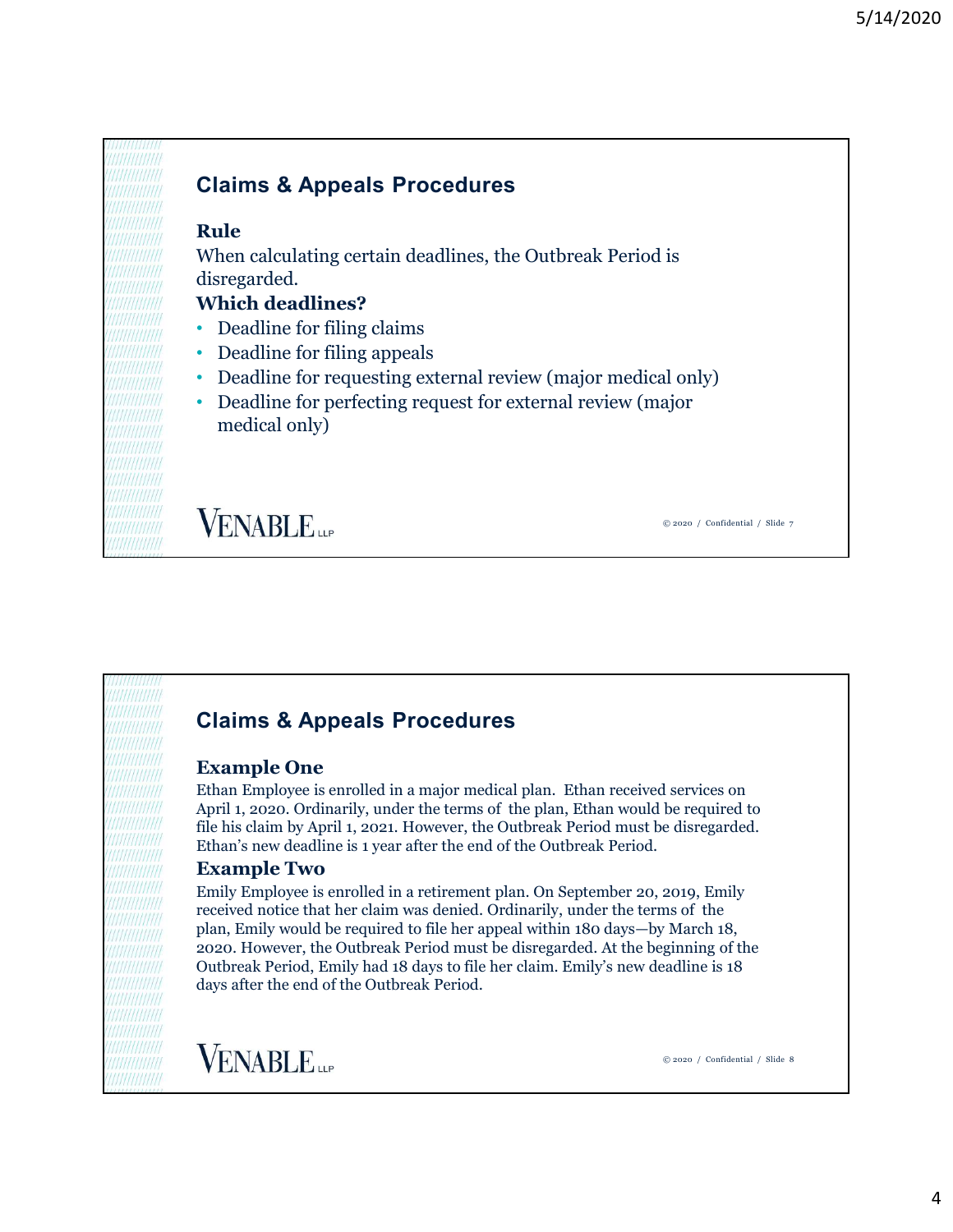

**VENABLE** 

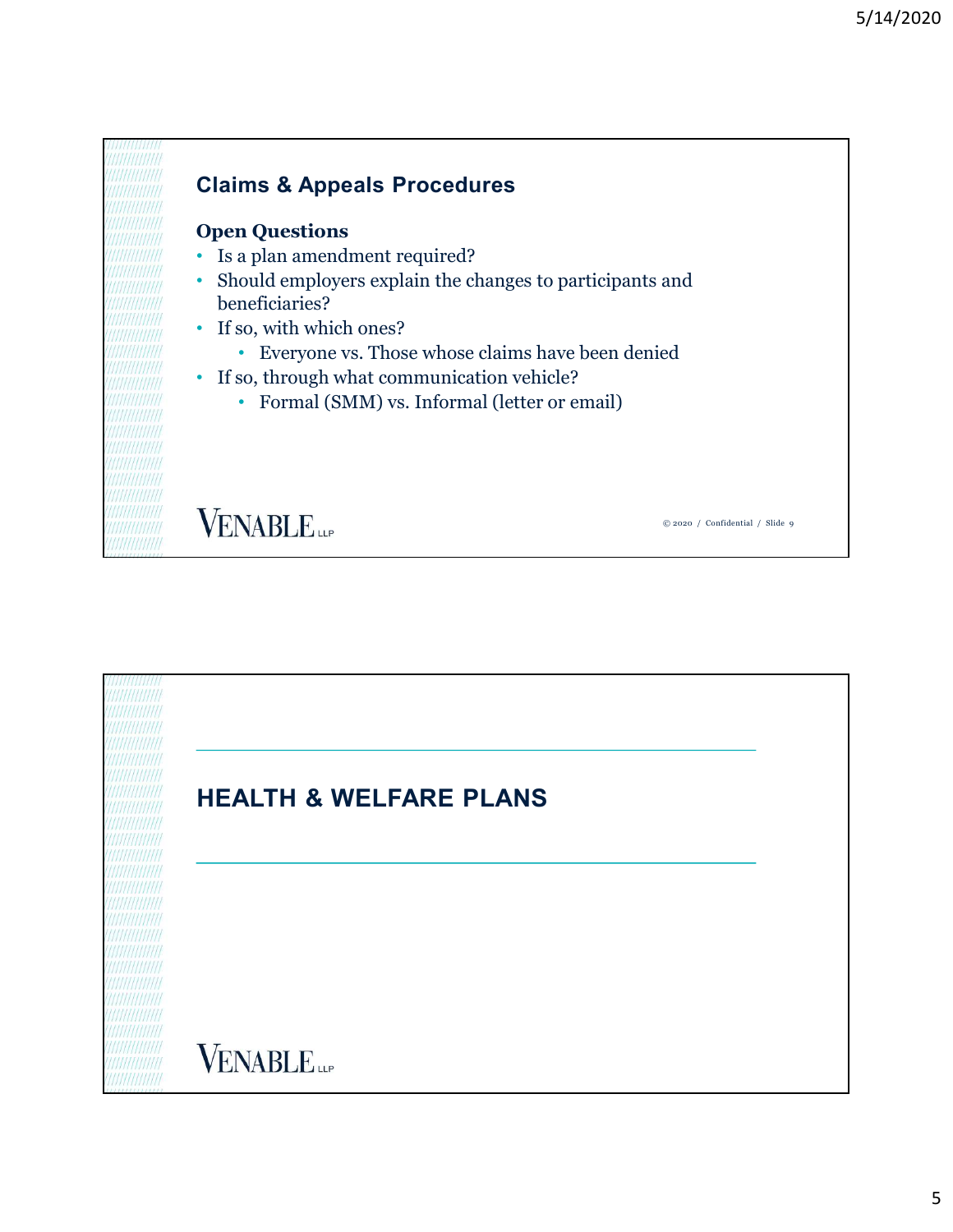# Special Issue for Self-Funded Medical Plans: Stop-Loss Coverage • Stop-loss coverage reimburses the employer when claims costs exceed a certain dollar amount • Which claims count toward that threshold? • Typically, the policy will say that the claim must be incurred during a certain period and paid during a certain period. For example: The claim must be incurred and paid during 2020. • Given the extended deadline for filing claims, there is a risk that more claims than usual are not paid within the specified period. Claims and Appeals Procedures

# **VENABLE**

© 2020 / Confidential / Slide 11

# COBRA Deadlines Extended

#### Rule

When calculating certain deadlines, the Outbreak Period is disregarded.

#### Which deadlines?

- Deadline for qualified beneficiary (QB) to elect COBRA
- Deadline for QB to make premium payments
- Deadline for QB to notify plan of certain qualifying events (divorce, legal separation, loss of "child" status)
- Deadline for QB to notify plan of disability determination

**VENABLE**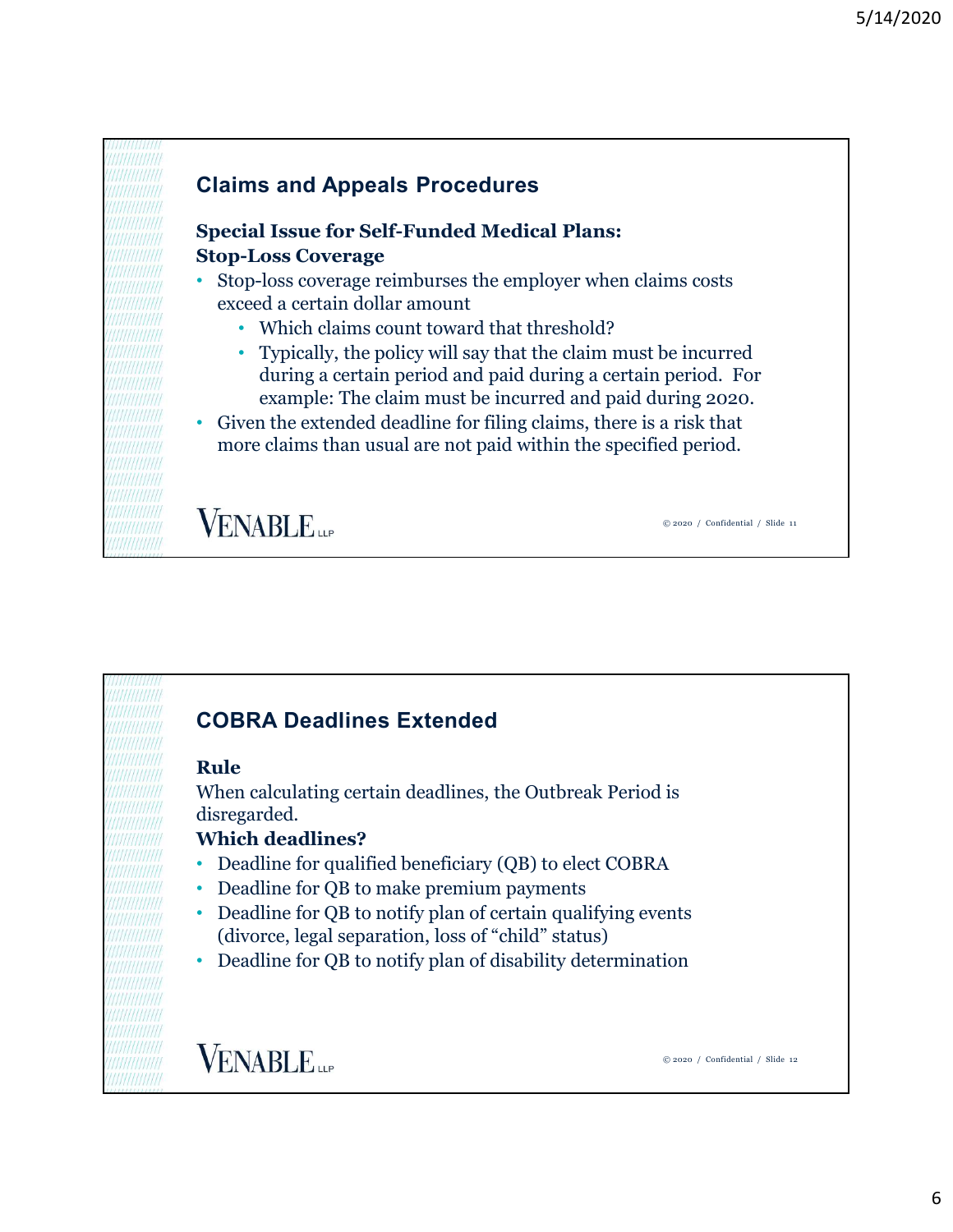## COBRA Deadlines Extended

#### Example One

Edward Employee and his spouse are enrolled in his company's medical plan. On May 1, 2020, Edward and his spouse divorce. Under the ordinary rules, Edward must notify the COBRA administrator within 60 days—by June 30, 2020. However, the Outbreak Period must be disregarded. Edward's extended deadline is 60 days after the end of the Outbreak Period.

#### Example Two

Ella Employee is enrolled in her company's medical plan. Ella terminates employment on May 1, 2020. She elects COBRA on June 30, 2020. Under the ordinary rules, Ella must make her initial premium payment within 45 days—by August 15, 2020. However, the Outbreak Period must be disregarded. Ella's extended deadline is 45 days after the end of the Outbreak Period. BUT NOTE: The plan is not required to provide coverage until Ella pays the premium.

**VENABLE** 

© 2020 / Confidential / Slide 13

### COBRA Deadlines Extended

#### What Employers Should Be Thinking About

- Should our COBRA election notices be revised to explain the extension? If so, what should they say about the election deadline? About the payment deadline?
- What about people whose 60-day COBRA election period has ended? What about people who elected COBRA but whose 45-day payment period has expired? Should we (or our COBRA administrator) reach out to them to explain the extension?
- Should our general COBRA notice—which mentions the 60-day deadline for QBs to notify the plan of certain events—be revised to address the extension?

**VENABLE**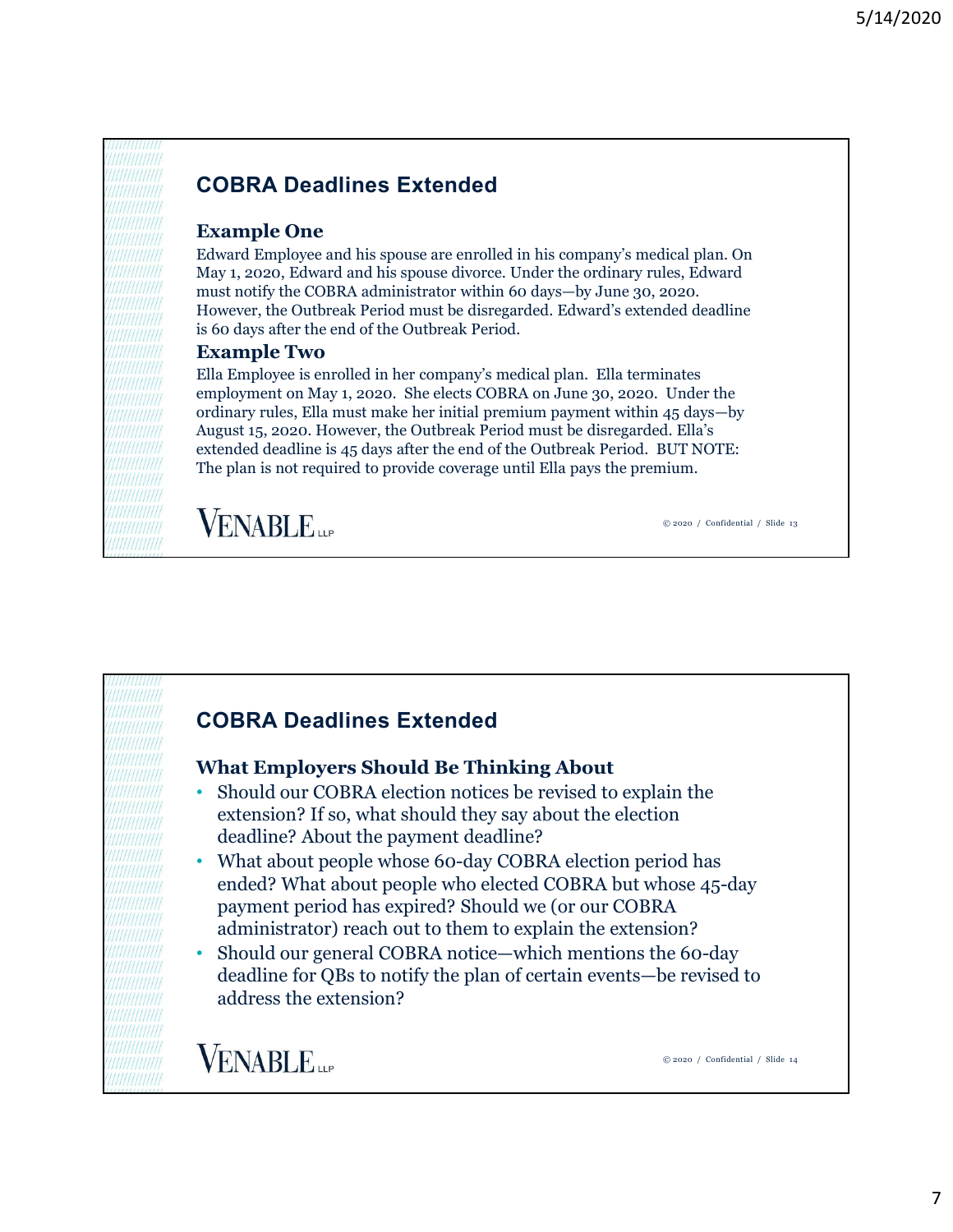

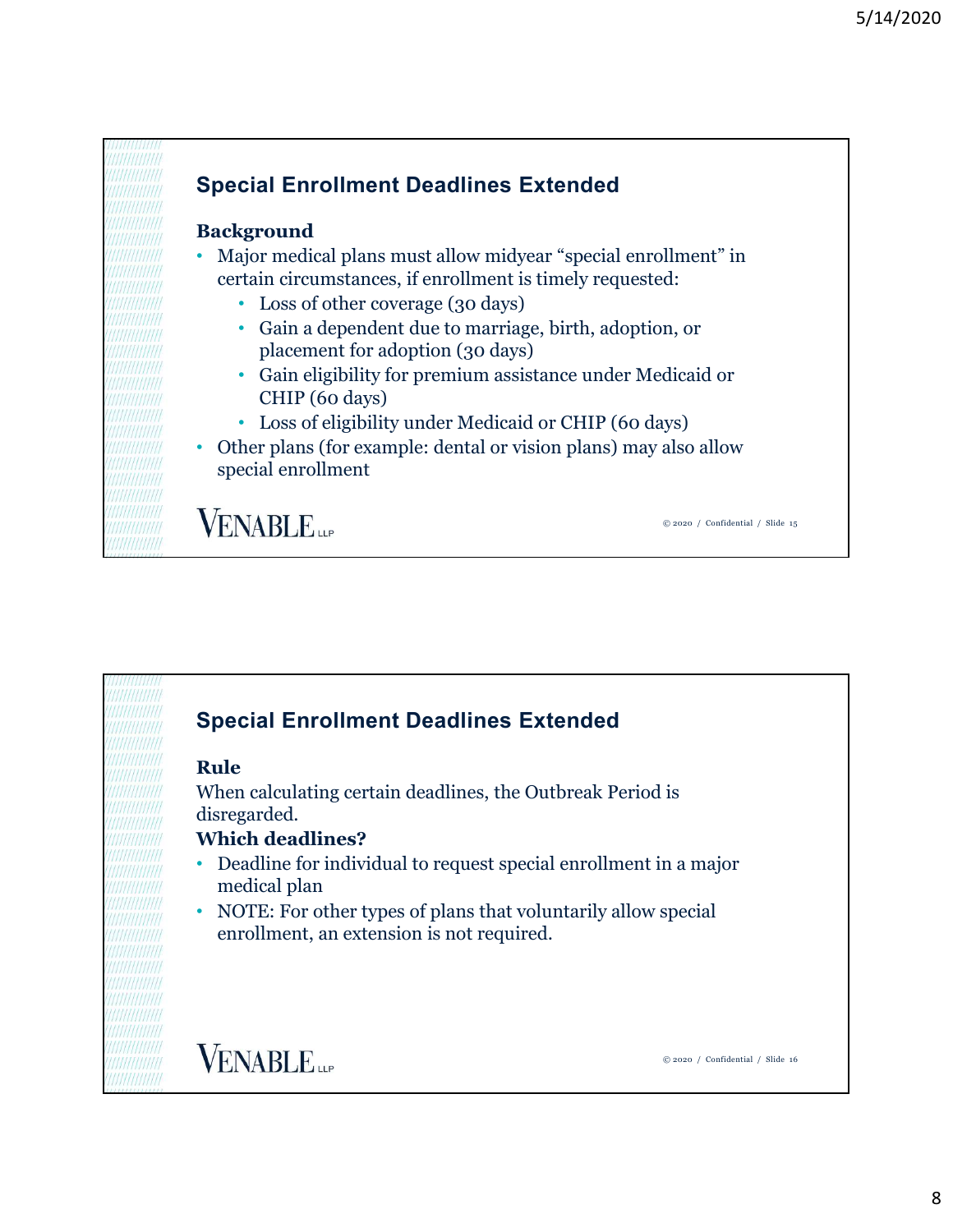



#### 9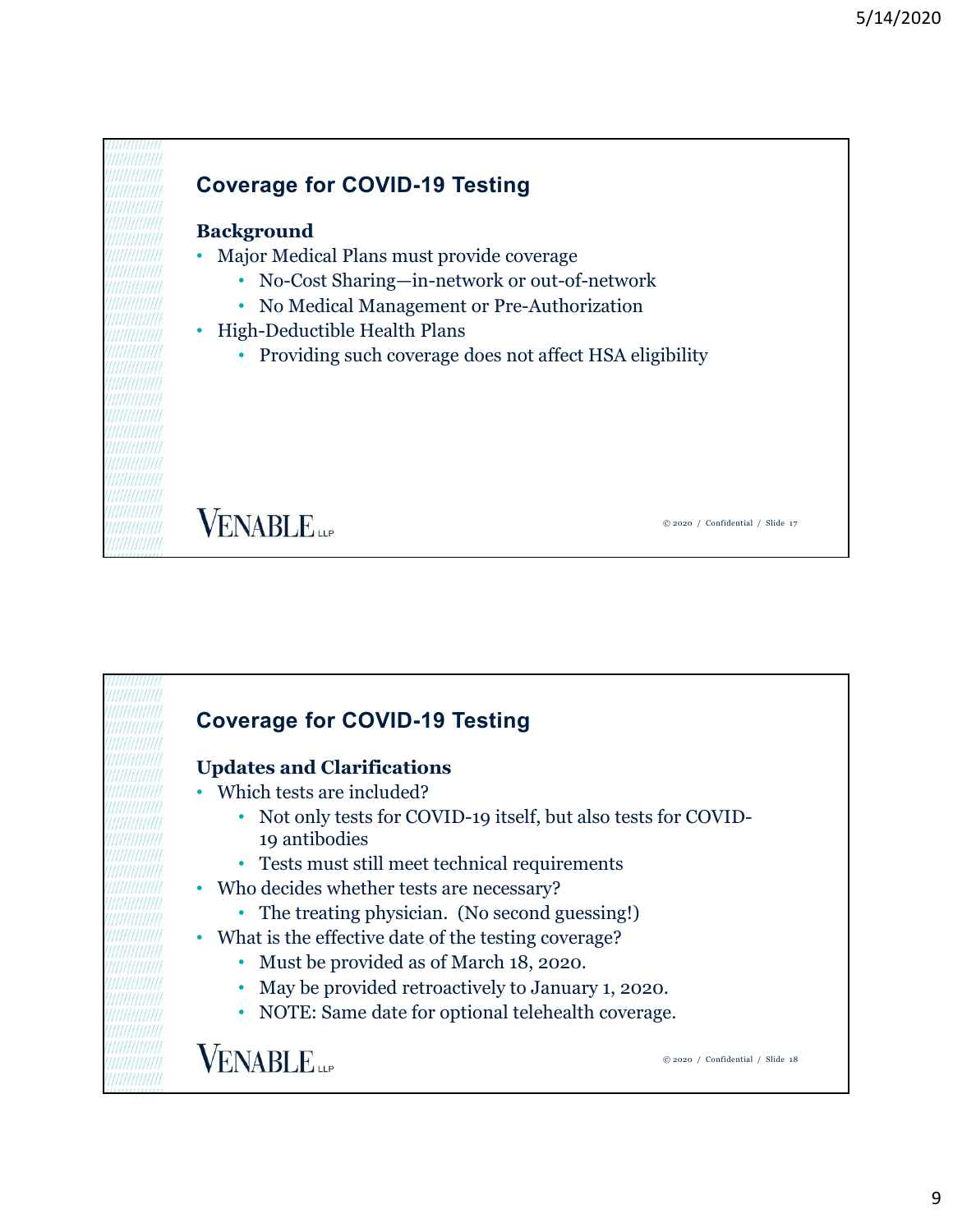

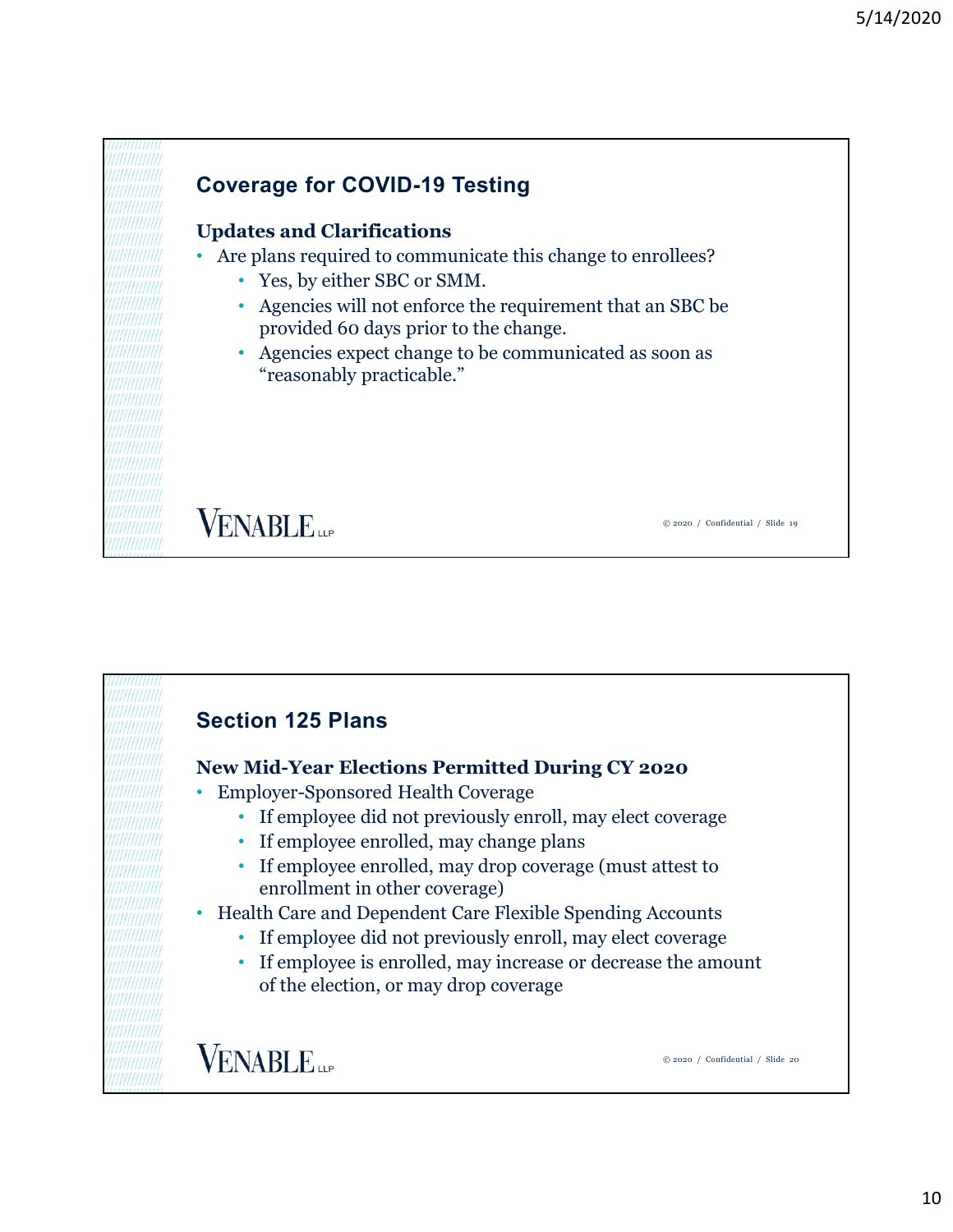# Section 125 Plans New Flexibility for Flexible Spending Accounts • FSAs with Grace Periods (both Health Care and Dependent Care) • Ordinarily, amounts contributed in a given plan year could be used for expenses incurred up to 2.5 months after the end of the plan year. (For CY plans, through March 15, 2020.) • NEW: May be used for expenses incurred through December 31, 2020. • NOTE: For health care FSAs, extended period may affect an individual's HSA eligibility. **VENABLE** © 2020 / Confidential / Slide 21

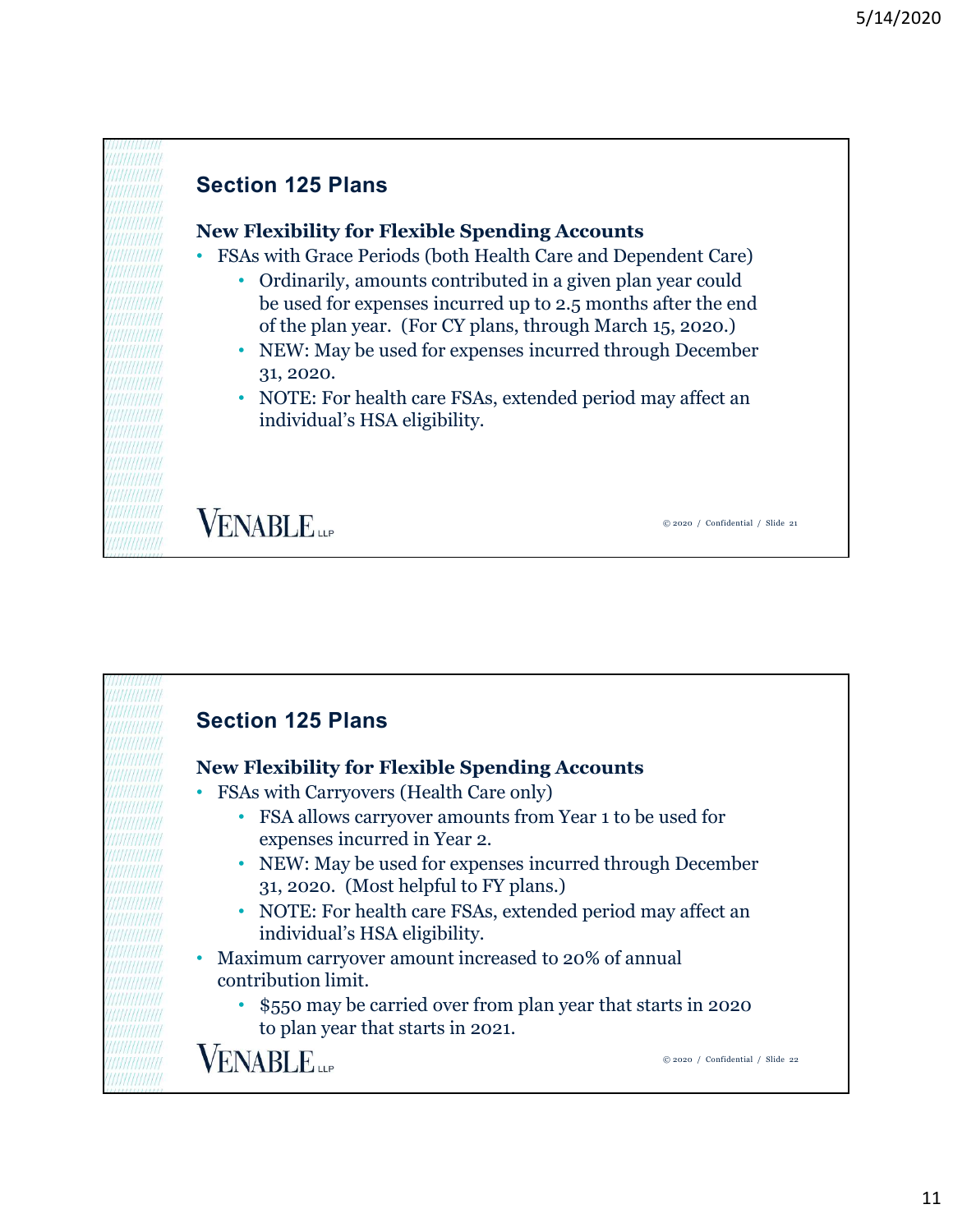### Section 125 Plans

#### Plan Amendment

- All of the above require a plan amendment.
- Amendment must be adopted on or before December 31, 2021.
- Amendment may be effective retroactive to January 1, 2020 if:
	- Plan is operated in accordance with guidance (Notice 2020- 29 and Notice 2020-33); and
	- Employer informs all eligible employees of the changes.

**VENABLE** 

RETIREMENT PLANS**VENABLE**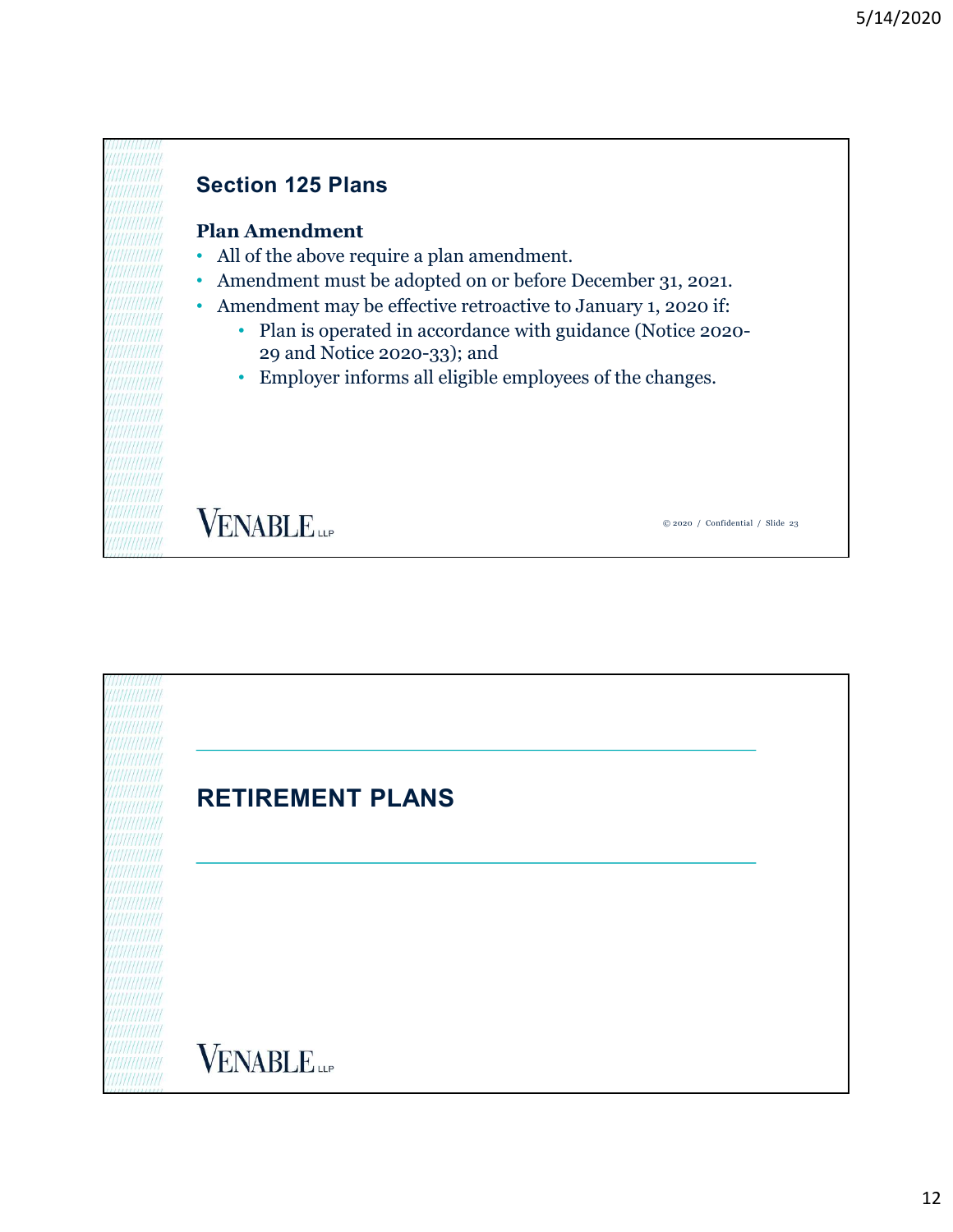

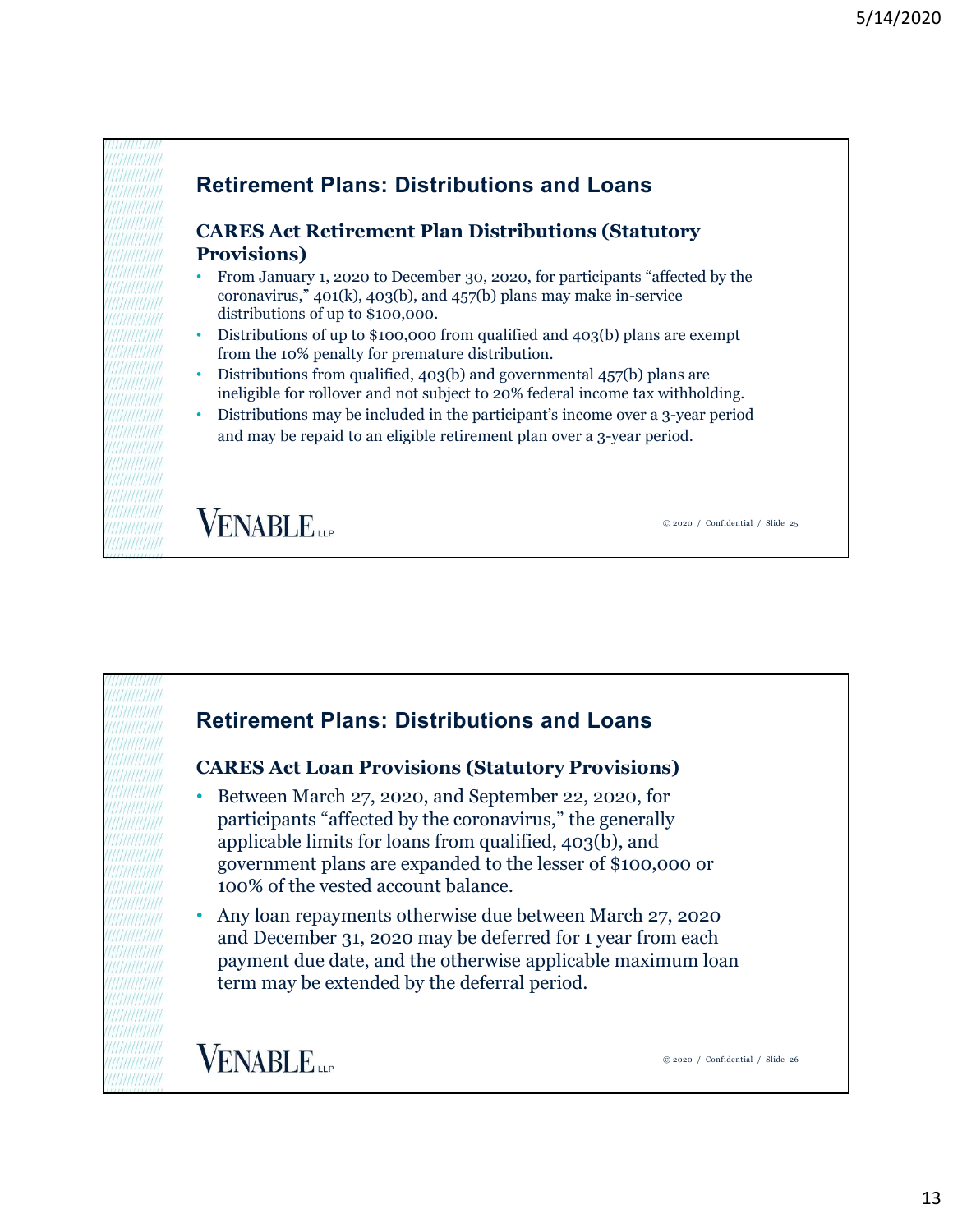



14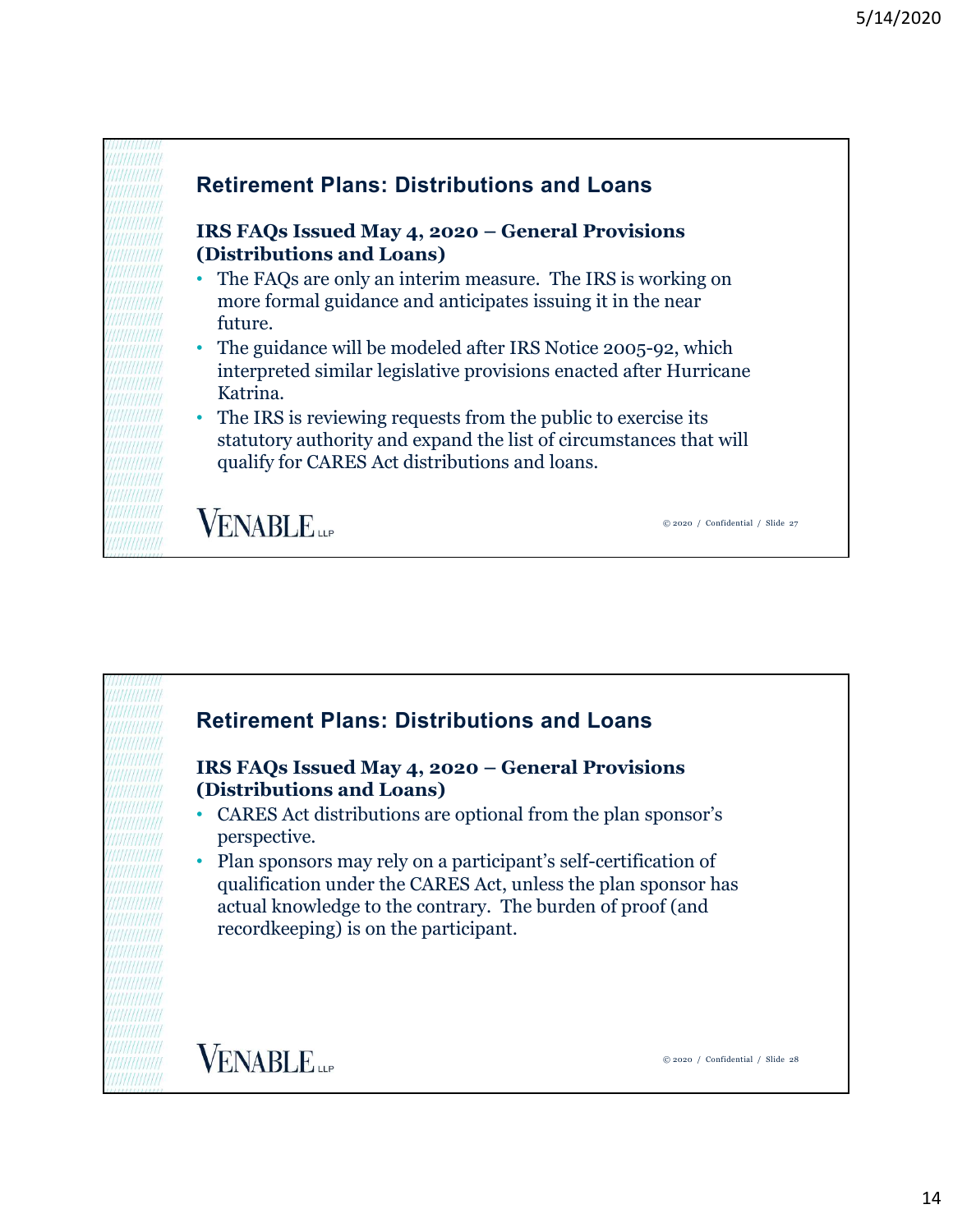# Retirement Plans: Distributions and Loans

- 5/14/2020<br> **Retirement Plans: Distributions and Loans**<br> **IRS FAQs Issued May 4, 2020 CARES Act Distributions**<br>
 If a plan sponsor does not adopt CARES Act distributions, and a participant<br>
meeting CARES Act eligibility • If a plan sponsor does not adopt CARES Act distributions, and a participant meeting CARES Act eligibility standards receives an otherwise available distribution (for example, due to employment termination or after age 59½), the participant may treat up to \$100,000 of the distribution as a CARES Act distribution.
- CARES Act favorable tax treatment applies to distributions from any qualified, 403(b), or government 457(b) plan. However, the CARES Act only provides a special in-service distribution event for 401(k), 403(b), and 457(b) plans. Pension plans are not permitted to make CARES Act distributions to participants who are not otherwise distribution-eligible.
- CARES Act distributions must comply with spousal consent requirements (if otherwise applicable).

qualified, 403(b), or government 457(b) plan. However, the CARES Act chaly<br>provides a special in-service distribution event for 401(k), 403(b), and 457(b)<br>plans. Pension plans are not permitted to make CARES Act distributi Retirement Plans: Distributions and Loans • A CARES Act distribution may be repaid within three years after the date of the distribution. • Repayment is made by means of a rollover to an IRA or eligible retirement plan that accepts rollovers. The FAQs suggest that a plan which otherwise accepts rollover contributions will need to accept CARES Act distribution repayments. • If repayment occurs after a participant's tax return is filed for the year of the distribution, the participant may file an amended return to claim a refund of taxes paid due to the distribution. • IRS will issue Form 8915-E, to be used by participants to report CARES Act distributions and repayments. **VENABLE** © 2020 / Confidential / Slide 30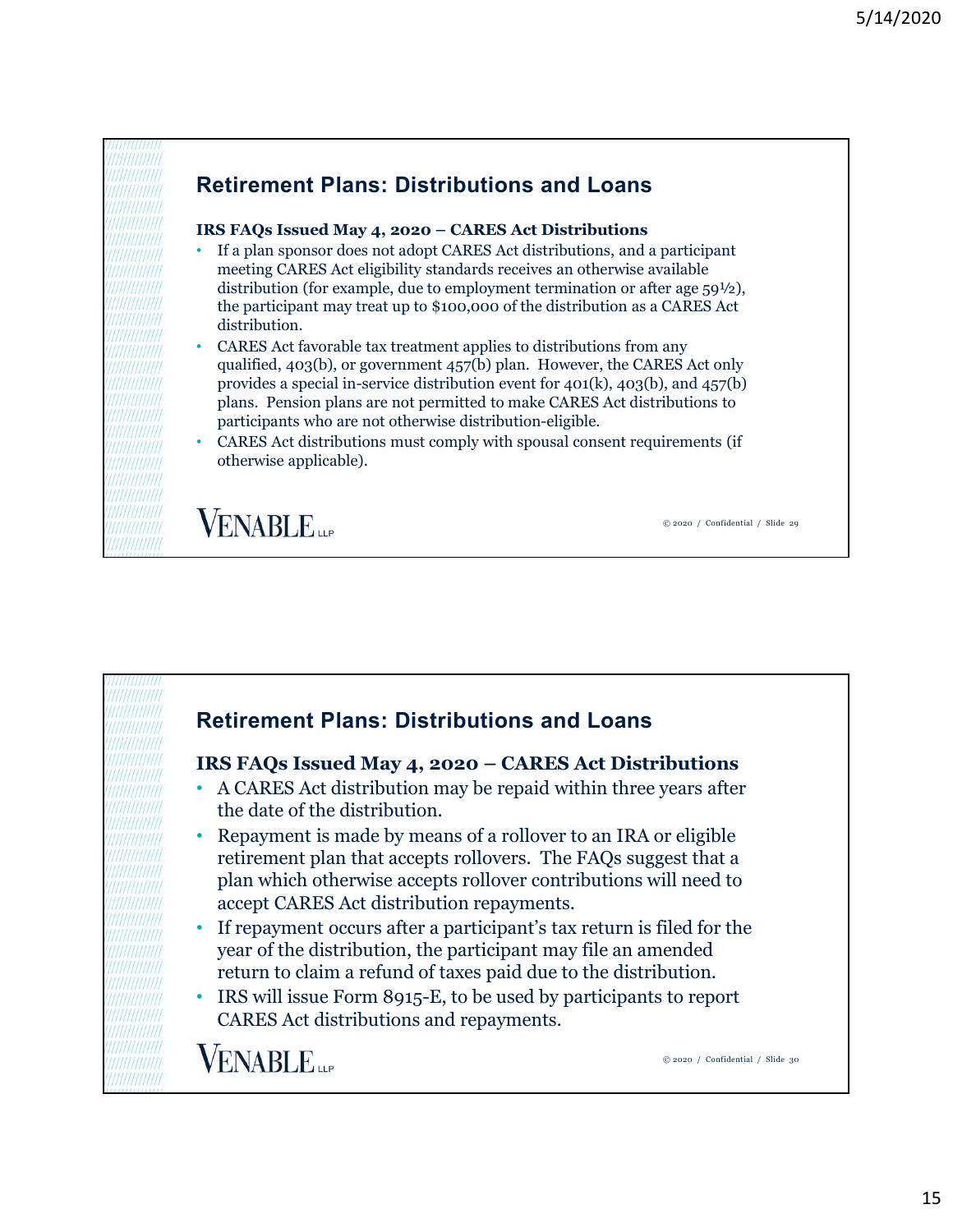### Retirement Plans: Distributions and Loans

- S/14/2020<br> **Retirement Plans: Distributions and Loans**<br> **IRS FAQs Issued May 4, 2020 CARES Act Loans**<br>
 The FAQs reference an analogous "safe harbor" provision in IRS<br>
Notice 2005-92 relating to the Hurricane Katrina lo Notice 2005-92 relating to the Hurricane Katrina loan expansion.
- The Hurricane Katrina statutory language was similar (i.e., the due date for each loan repayment may be delayed for up to one year). Given the administrative difficulty with administering this language as written, for Hurricane Katrina, the IRS provided a "safe harbor" approach, which was allowed (not mandatory) and would be deemed compliant.

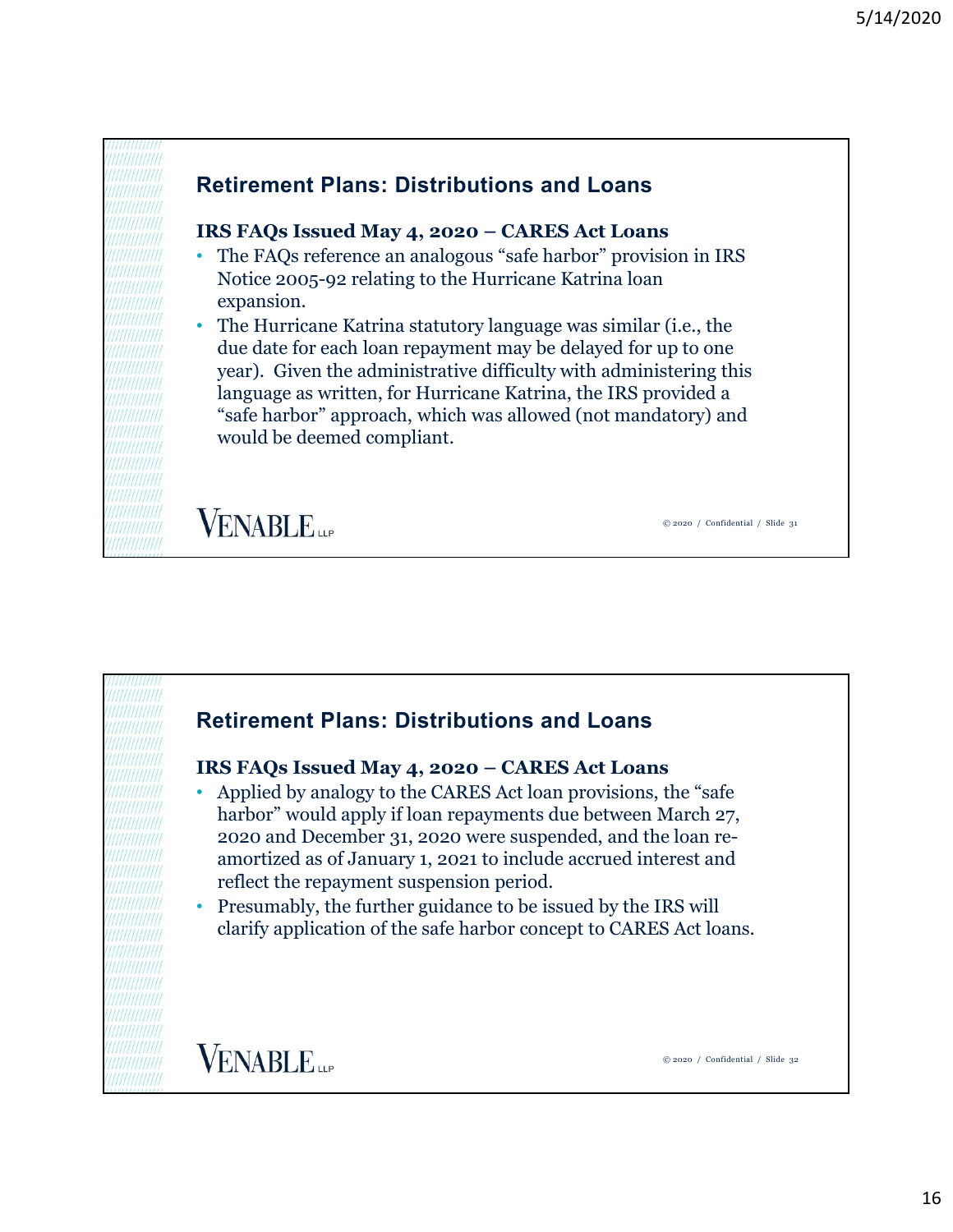





Harry I. Atlas **Thora A. Johnson** Juliana Reno<br>
Partner Partner Partner<br>
+1 410.244.7747 +1 212.503.067 +1 410.528.2848





hatlas@Venable.com tajohnson@Venable.com Partner Juliana Reno +1 212.503.0671 +1 410.244.7747 +1 202.344.4075 jreno@Venable.com latavares@Venable.com Lisa A. Tavares<br>Chair, Business Division Partner Lisa A. Tavares